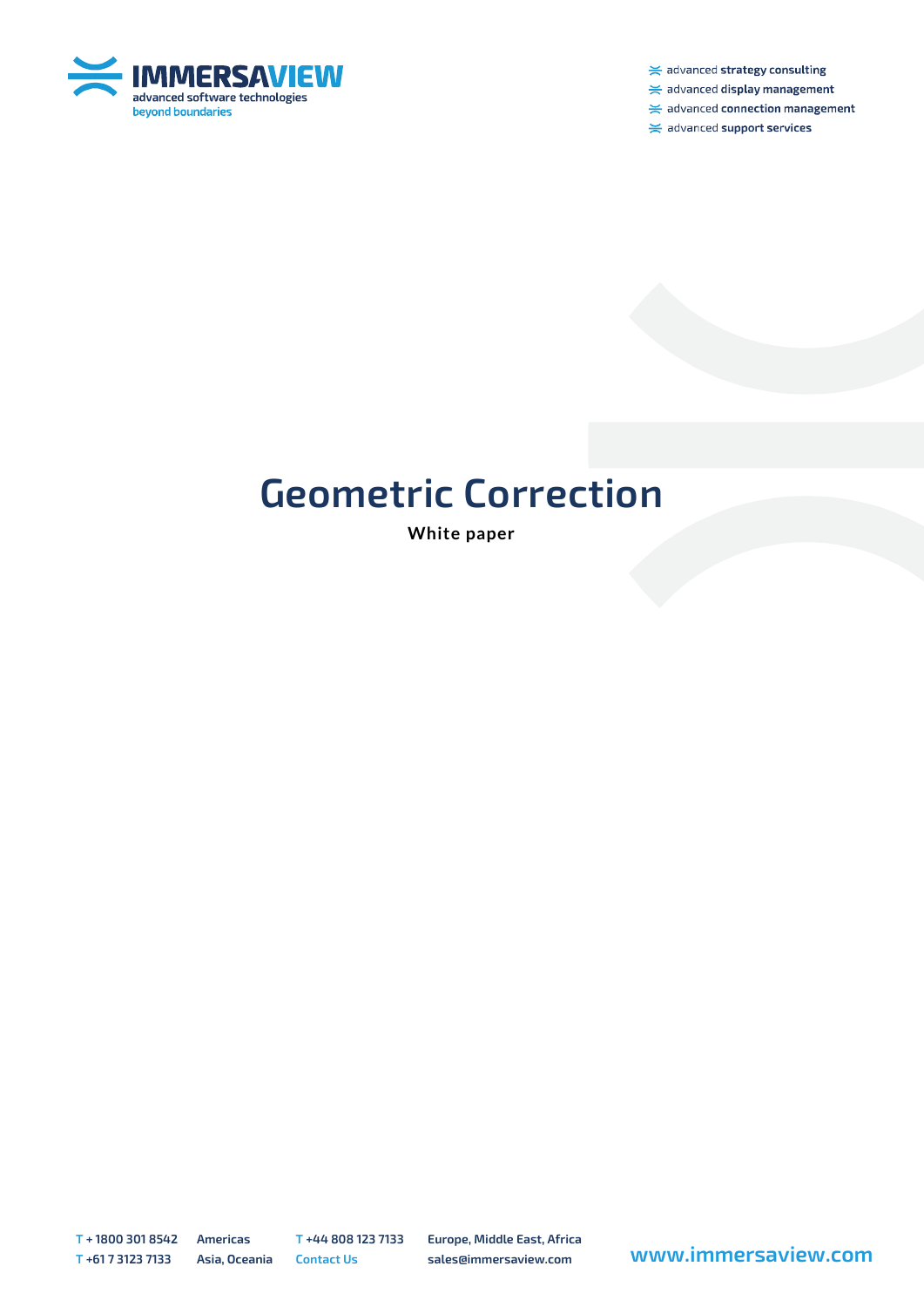

Image warping (geometric correction) is used to make an image look visually correct when it is projected onto a non-planar screen.

Image warping (geometric correction) is used to make an image look visually correct when it is projected onto a non-planar screen. This process is also referred to as distortion correction or geometric correction. The image is warped so when it is projected onto the screen it is visually correct.

Forms of image warping can be found in many projector models, with a function known as keystone correction being the most common. Keystone correction (trapezoidal in nature) is used when projectors have been mounted at an angle (generally pointing down from a ceiling to a screen), and the opposing angular correction needs to be applied in order for the image to be correct. Whilst most current projectors offer this feature, in many areas, advanced functions are required. For example, advanced off-axis correction and projection on curved and other unusual surfaces. For these applications, geometric correction tools such as ImmersaView Warp can be used.

Areas where geometric correction is required include:

- advanced off-axis correction where projector placement is awkward and needs an advanced mapping over the keystone function in a projector
- for non-planar screens such a curved screens and hemispherical domes
- for projecting one image from one projector onto more than one surface
- for unusual projection applications onto custom designed screens



Figure 1: An example of a cylindrical correction

**T + 1800 301 8542 Americas T +44 808 123 7133 Europe, Middle East, Africa**

**<sup>T</sup> +61 7 3123 7133 Asia, Oceania Contact Us sales@immersaview.com www.immersaview.com**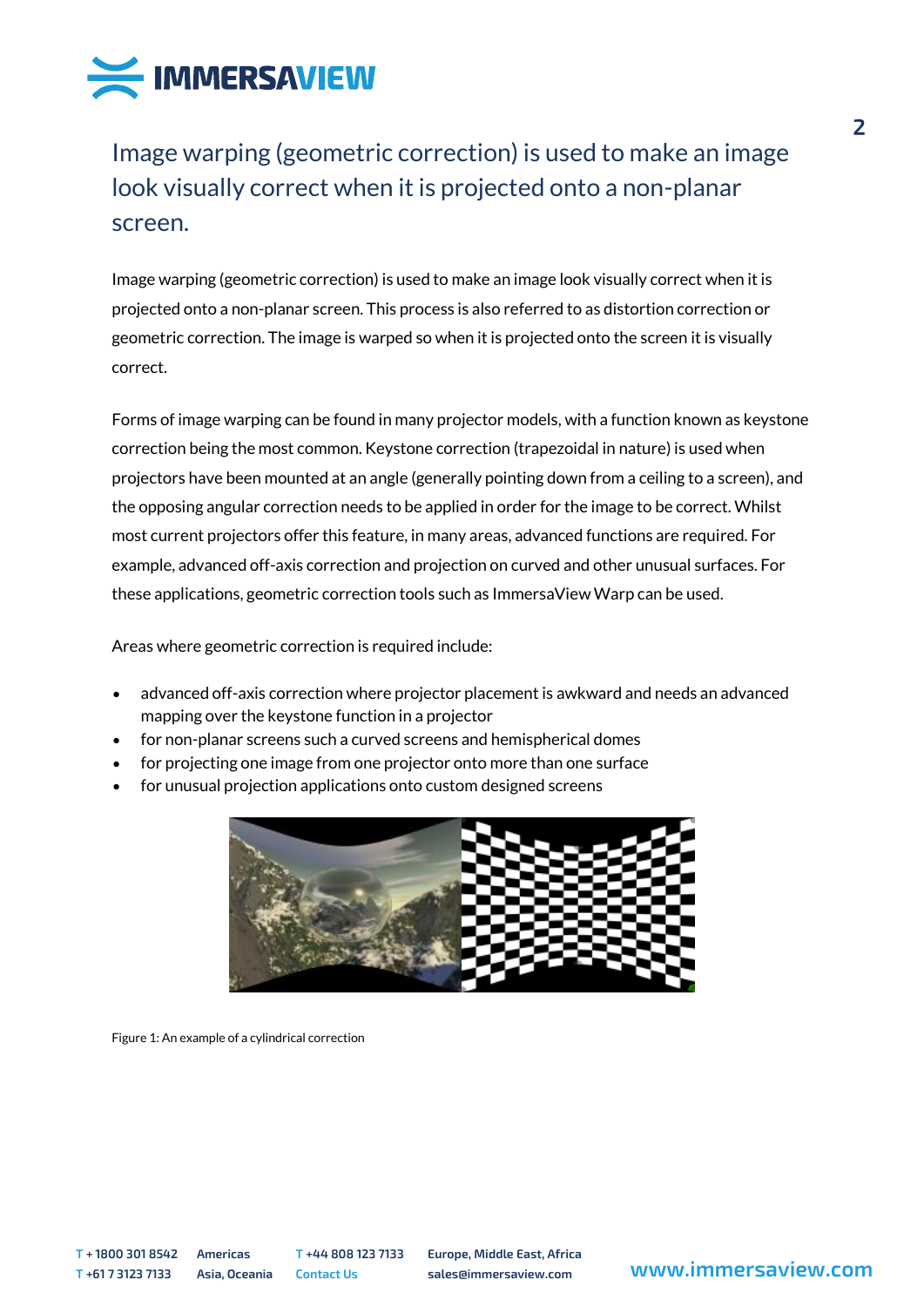



Figure 2: An example of a linear correction onto two planar walls



Figure 3: An example of an advanced off-axis correction



Figure 4: An example of spherical correction

To describe the process of geometric correction in greater detail, we have taken the example of projecting onto a curved surface. For cylindrical and spherical screens, variations of barrel and pincushion correction functions are required to correct the image. The exact mapping will be dependent upon the optical characteristics of the projector, the screen's size and shape as well as whether the imagery is front or rear projected.

Geometric correction can be performed with some special high-end projectors with advanced modules, but they are not common and tend to be expensive. There are also external electronic devices which can compensate for any geometric correction, but these also tend to be expensive.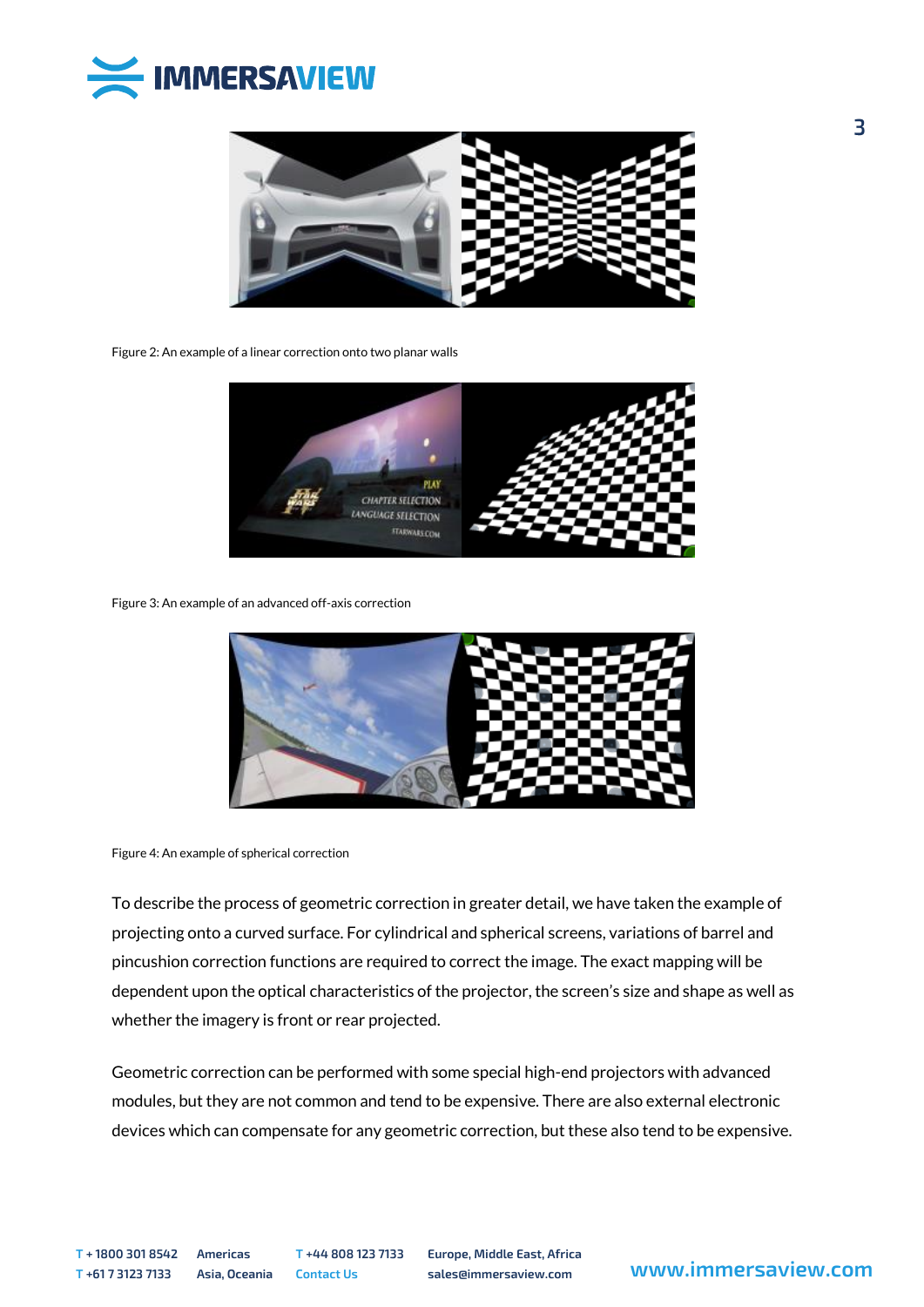

Recently with advances in computer graphics cards, software solutions can now offer the ability to perform geometric correction. One such tool is ImmersaView Warp. This method provides a user with a number of control points which can be increased/decreased depending upon the complexity of the screen shape (see Figure 5). These control points can be manipulated by the user so an image is aligned correctly to a screen.



Figure 5: Control points for included for image warping

Typically, when a standard projector is used on a curved (cylindrical) screen, the image gets a characteristic "smile" shape (see Figure 6). To overcome this we need to use the control points along the top and bottom of the image to pull the image back down into shape. Because the pixels in the middle of the image will be bigger than the pixels at the edges, we compensate for this by dragging the control points near the center of the screen closer together. This tells the software system that these parts of the screen are further away and it automatically adjusts. ImmersaView Warp displays a checkerboard, which helps to create the right image warping pattern. When all the checks in the checkerboard look the same size, the distortion correction is correct.

**T + 1800 301 8542 Americas T +44 808 123 7133 Europe, Middle East, Africa**

**<sup>T</sup> +61 7 3123 7133 Asia, Oceania Contact Us sales@immersaview.com www.immersaview.com**

 $\overline{4}$